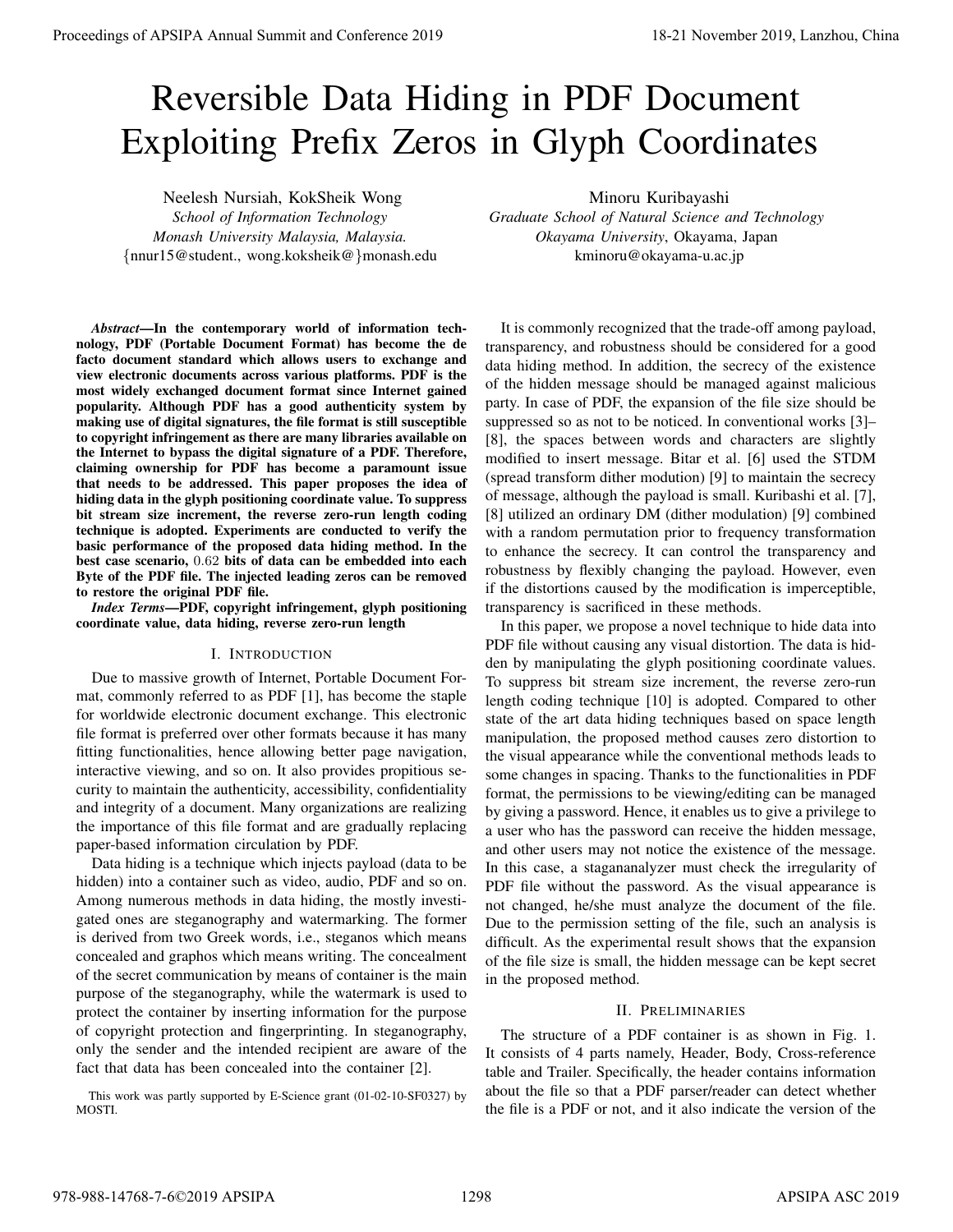

Fig. 1. Layout of PDF file and syntax of PDF stream

PDF. The body consists of the actual document itself, which is made up of nine types of objects. These objects are the basic building blocks of the PDF, including null, Boolean, integer, real, name, string, array, dictionary and stream. Each object has either a direct- or indirect reference marker and a generation number (i.e., binary offset). On the other hand, the cross-reference table allows quick reference to every indirect object that the PDF processor requires at any particular time. Finally, the trailer is a dictionary with key-value pairs that provides information (e.g., size and root) that is needed in order to parse / process the PDF file.

In the body of the PDF, the syntax for rendering text, images and figures is enclosed in the stream object, i.e., between *stream* and *end-stream*. Within this stream object, we are interested in the TJ operator enclosed between *BT* and *ET*, which stands for *Begin Text* and *End Text*, respectively. The TJ operator takes an array as an input, where the array consist of one or more strings with numbers. The number is referred to as the *glyph positioning value* expressed in thousandth of a unit. The number appears between strings, for the purpose of adjusting the position of the characters / words. An example of the TJ operator and its input array is

$$
[(A) 120 (W) 120 (A) 95 (Y)]
$$
 TJ (1)

which is shown in Fig. 1(b).

The operator and input array are utilized to display the word AWAY, and the glyph positioning values adjust the placement of alphabets in a more appealing manner.

## III. PROPOSED DATA HIDING METHOD

In PDF, a number (viz., float or integer) can have a leading zero, which does not change the value of that number. For instance the number 12.3 can be written as 012.3. The lookand-feel of the document rendered from a modified PDF file appears to be exactly the same as that of its original unprocessed counterpart. This has been verified by visual

Fig. 2. Changes observed in an input array due to data hiding.

inspection<sup>1</sup>. By exploiting the redundant (leading) zero, data can be inserted. Specifically, the presence of a leading zero in a glyph positioning value will signify the bit '1' (e.g., 012.3). On the other hand, the absence of leading zero signifies the bit '0' (e.g., 12.3), where the value remains unchanged. The following steps are performed to hide data into a PDF:

- 1) Let  $\mu$  be the data (represented in binary format) to be hidden.
- 2) A PDF file is decompressed using the Qpdf library [] since the stream objects are usually packed in some compressed form.
- 3) Locations of the TJ operator are identified.
- 4) For each identified TJ operator, its input array is parsed to manipulate the glyph positioning coordinate values. Here, a leading zero is injected if '1' is to be embedded. Otherwise, the original representation remains unchanged to signify '0'.
- 5) Step 4 is repeated until all data segments  $\mu_i$  to be embedded are processed, or when all TJ operators or glyph positioning values are exhausted.
- 6) A new PDF file is constructed by replicating the unmodified parts of the PDF bit stream, which includes basically all elements, except the potentially modified glyph position values along with the TJ operators.
- 7) The PDF file is compressed by using the Qpdf library.
- 8) The PDF file is then repaired using the PDFtk tool [11].

For instance to hide 001000101, the input array for a TJ operator will undergo some changes as illustrated in Fig. 2, where a leading zero is injected at the 3rd, 7th, and 9th numbers. On the other hand, for data extraction, the following steps are carried out using an empty queue Q:

- 1) The PDF is decompressed using the Qpdf library.
- 2) The locations of the TJ operators are located.
- 3) For each TJ operator, its input array is parsed to locate the glyph position coordinate values. For each located glyph position coordinate value, if a leading zero is encountered, '1' is added to the queue Q. Otherwise,  $\ddot{\text{o}}$  is added to  $Q$ .
- 4) Step 3 is repeated until all glyph position coordinate values are considered.
- 5) The queue Q then becomes the extracted data  $\mu'$ .

It is noteworthy that the zeros added during the data hiding phase can be removed to reconstruct the original PDF file, hence achieving reversibility.

<sup>1</sup>The original and processed PDFs are rendered and exported as images. The pixel-to-pixel difference between two images is considered and found to be zero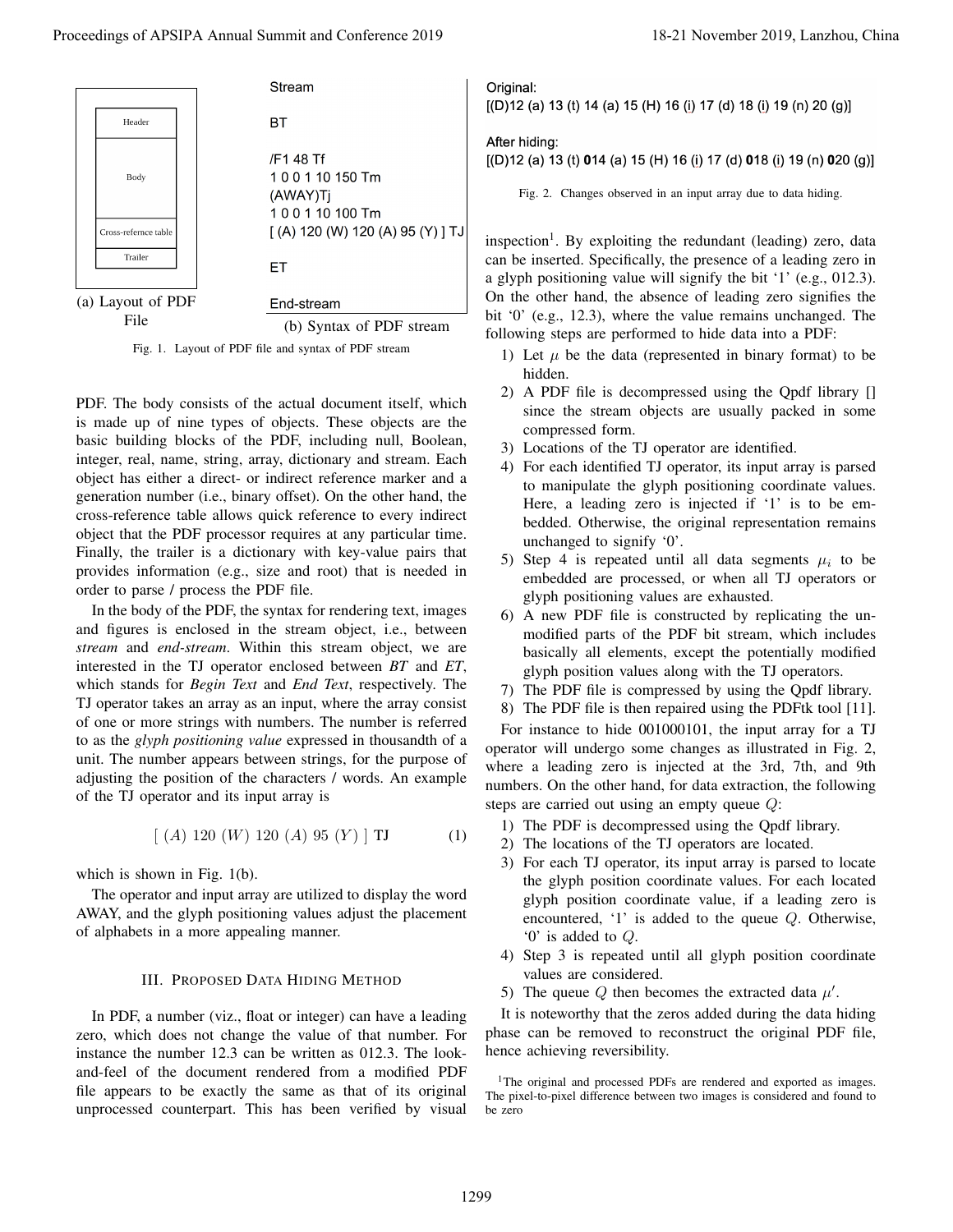# IV. SUPPRESSION OF FILE SIZE INCREMENT

Recall that a leading (redundant) zero is introduced to a glyph positioning coordinate value when '1' is to be inserted. Since the data to be hidden is usually random in nature (e.g., encrypted), to hide the data  $\mu$ , a zero is injected 50% of the time. This may leads to significant file size increment, which is undesirable.

To suppress file size increment, reverse zero-run length (RZL) encoding technique is deployed [10]. Specifically, the data  $\mu$  is pre-processed so that the resulting data  $\nu$  is hidden instead of the original  $\mu$ . First,  $\mu$  divided into segments of k-bit for  $k > 1$ , and each segment is processed one at a time. Next, the segment  $\mu^{i}$  is converted into the decimal value (denoted by  $\mu_{10}^i$ ) and  $\nu_i$  is the concatenation of  $\mu_{10}^i$  number of zeros, followed by unity. For example,  $\mu_i = 110$  implies that  $\nu_i = 0000001$  (i.e., 6 zeros followed by '1') and  $\mu_i = 000$ implies that  $\nu_i = 1$  (i.e., no zeros followed by '1') for  $k = 3$ . The process is repeated until all segments  $\mu_i$  is processed. Finally,  $\nu$  is defined as Proceedings of APSIPA Annual Summit and The Consensus Conference 2019. The Frequencial Summit and Conference 2019 18-21 November 2019 18-21 November 2019 18-21 November 2019 18-21 November 2019 18-21 November 2019 18-21 N

$$
\nu := [\nu_1, \nu_2, \cdots]. \tag{2}
$$

The same process detailed in Section III is invoked to embed  $\nu$ , instead of  $\mu$ . Similarly, at the receiver's end,  $\nu$  is first obtained then it is parsed to reconstruct  $\mu$ . Specifically, each segment of  $\nu_i$  is delimited by the value '1'. For example, the array

$$
\nu = 00001 \ 01 \ 001 \ 1 \tag{3}
$$

implies that there are 4 segments (since there are 4 occurrences of '1'). The number of zeros before a '1' is then computed and converted to its binary-equivalent value, with extra zeros padded on the left to make up the length of  $k$  bits. For the example given above, 4 data segments are retrieved, namely,  $\nu_1 = 00001, \nu_2 = 01, \nu_3 = 001$  and  $\nu_4 = 1$ , which translate to  $\mu_1 = 110$ ,  $\mu_2 = 001$ ,  $\mu_3 = 010$ , and  $\mu_4 = 000$ , respectively. Note that the value  $k = 3$  in the illustrated example needs to be communicated to the receiver to decode the data.

### V. EXPERIMENTS

The proposed data hiding method is proposed using Python (version 3.5.2). Qpdf [11] (version 8.0.2) and pdfTK toolkit [12] (version 2.02) are deployed. For 10 random PDFs are considered to verify the basic performance of the proposed data hiding method. It is verified that the original and processed PDF appear to be exactly the same. As a representative example, Fig. 3 shows the original and processed PDF files. In addition, the hidden data can be extracted, and the original PDF can be restored from the processed PDF by removing the injected zeros.

Table I records the file size of each PDF before and after hiding data using different value of k for RZL. Here, the compressed file size is reported, where the results for the processed PDF (i.e., with data hidden) is obtained by decompressing the original PDF, inserting data into the decompressed PDF, repairing the PDF with hidden data, and then re-compressing the resulting PDF. Note that when  $k = 1$ , the procedure

### (a) Original PDF

### (b) Processed PDF

Fig. 3. Original PDF and processed PDF with 74, 460 bits embedded. PDF1 is shown here as the representative example.

detailed in III is invoked to hide data, i.e., not using RZL. In general, the file size increases when data is hidden into the PDF file, irregardless of the value of  $k$ . This is an expected outcome because zeros are injected into the PDF file to encode additional data. In terms of percentage of variation, the range is  $[-18\%, 18\%]$ . When k increases, the increase in file size also decreases accordingly. Nonetheless, there are some interesting cases where the PDF containing additional data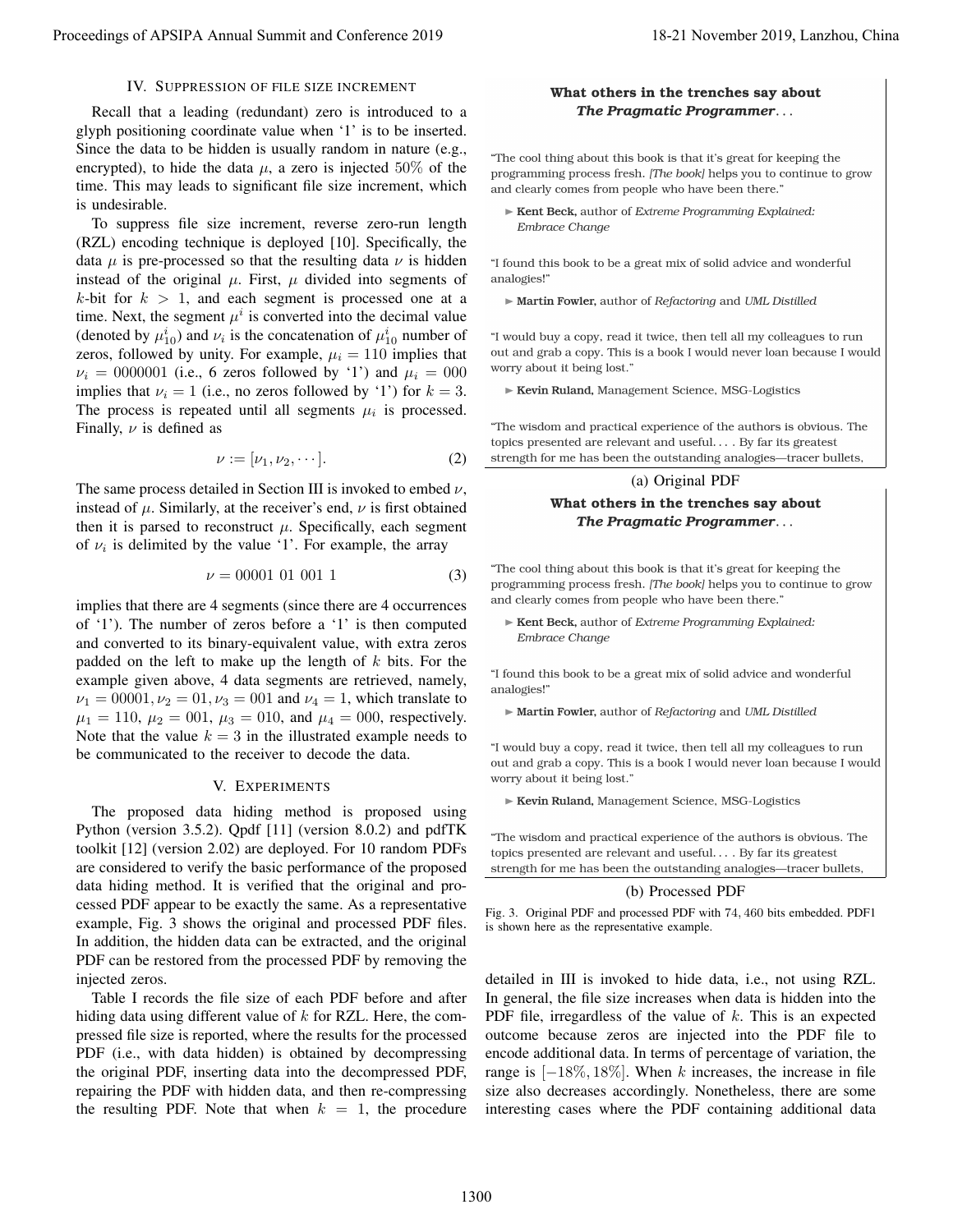TABLE I FILE SIZE [BYTES] BEFORE AND AFTER HIDING DATA INTO 10 DIFFERENT PDF FILES IN THE COMPRESSED FORM.

| ĸ        | PDF1      | PDF <sub>2</sub> | PDF3      | PDF4       | PDF <sub>5</sub> | PDF <sub>6</sub>        | PDF7      | PDF <sub>8</sub> | PDF9       | PDF10      |
|----------|-----------|------------------|-----------|------------|------------------|-------------------------|-----------|------------------|------------|------------|
| Original | .676.158  | 2.044.845        | 5.469.503 | 12.927.921 | 15.297.492       | $15,57\overline{1,908}$ | 5.661.249 | 38.988.175       | 10.811.677 | 25.578.325 |
|          | 1.695.668 | 2.045.629        | 5.478.348 | 12.332.031 | 12.497.098       | 18.404.930              | 5.831.093 | 38.631.381       | 10.837,040 | 26,324,804 |
| ີ        | 1.689.598 | 2.043.453        | 5.413.863 | 12.141.251 | 12.599.464       | 18,317,220              | 5.821.221 | 38,626,287       | 10.834.802 | 26,324,591 |
|          | 1.678.993 | 2.039.435        | 5.394.782 | 12.113.121 | 12.500.380       | 18,188,208              | 5,800,813 | 38.615.684       | 10.830.632 | 26,324,391 |
|          | .668.221  | 2.034.604        | 5.383.104 | 12.113.121 | 12.552.757       | 18,185,956              | 5.777.584 | 38,603,869       | 10.826.097 | 26,324,035 |
|          | 1.656.056 | 2.029.194        | 5.378.966 | 12.113.121 | 12.460.907       | 18,185,956              | 5.752,000 | 38,590,910       | 10.820.992 | 26,323,798 |

TABLE II FILE SIZE [BYTES] BEFORE AND AFTER HIDING DATA INTO 10 DIFFERENT PDF FILES IN THE DE-COMPRESSED FORM.

|                         |                               |                  |                                           | FILE SIZE [BYTES] BEFORE AND AFTER HIDING DATA INTO 10 DIFFERENT PDF FILES IN THE COMPRESSED FORM.                                                                                                                                                                           |                          | TABLE I                  |                                                                                                                                                                                                                                                                   |                        |                        |                          |                                 |                                                          |                          |                      |
|-------------------------|-------------------------------|------------------|-------------------------------------------|------------------------------------------------------------------------------------------------------------------------------------------------------------------------------------------------------------------------------------------------------------------------------|--------------------------|--------------------------|-------------------------------------------------------------------------------------------------------------------------------------------------------------------------------------------------------------------------------------------------------------------|------------------------|------------------------|--------------------------|---------------------------------|----------------------------------------------------------|--------------------------|----------------------|
| $\boldsymbol{k}$        | PDF1                          |                  | PDF <sub>2</sub>                          | PDF3                                                                                                                                                                                                                                                                         | PDF4                     | PDF5                     | PDF <sub>6</sub>                                                                                                                                                                                                                                                  |                        | PDF7                   | PDF8                     |                                 | PDF9                                                     |                          | PDF10                |
| Original                | 1,676,158                     |                  | 2,044,845                                 | 5,469,503                                                                                                                                                                                                                                                                    | 12,927,921               | 15,297,492               | 15,571,908                                                                                                                                                                                                                                                        |                        | 5,661,249              | 38,988,175               |                                 | 10,811,677                                               |                          | 25,578,325           |
| 1                       | 1,695,668                     |                  | 2,045,629                                 | 5,478,348                                                                                                                                                                                                                                                                    | 12,332,031               | 12,497,098               | 18,404,930                                                                                                                                                                                                                                                        |                        | 5,831,093              | 38,631,381               |                                 | 10,837,040                                               |                          | 26,324,804           |
| $\,2$                   | 1,689,598                     |                  | 2,043,453                                 | 5,413,863                                                                                                                                                                                                                                                                    | 12, 141, 251             | 12,599,464               | 18,317,220                                                                                                                                                                                                                                                        |                        | 5,821,221              | 38,626,287               |                                 | 10,834,802                                               | 26,324,591<br>26,324,391 |                      |
| $\,3$<br>$\overline{4}$ | 1,678,993<br>1,668,221        |                  | 2,039,435<br>2,034,604                    | 5,394,782<br>5,383,104                                                                                                                                                                                                                                                       | 12,113,121<br>12,113,121 | 12,500,380<br>12,552,757 | 18,188,208<br>18,185,956                                                                                                                                                                                                                                          |                        | 5,800,813<br>5,777,584 | 38,615,684<br>38,603,869 |                                 | 10,830,632<br>10,826,097                                 |                          | 26,324,035           |
| $\bf 5$                 | 1,656,056                     |                  | 2,029,194                                 | 5,378,966                                                                                                                                                                                                                                                                    | 12,113,121               | 12,460,907               | 18, 185, 956                                                                                                                                                                                                                                                      |                        | 5,752,000              | 38,590,910               |                                 | 10,820,992                                               |                          | 26,323,798           |
|                         |                               |                  |                                           |                                                                                                                                                                                                                                                                              |                          | <b>TABLE II</b>          |                                                                                                                                                                                                                                                                   |                        |                        |                          |                                 |                                                          |                          |                      |
|                         |                               |                  |                                           | FILE SIZE [BYTES] BEFORE AND AFTER HIDING DATA INTO 10 DIFFERENT PDF FILES IN THE DE-COMPRESSED FORM.                                                                                                                                                                        |                          |                          |                                                                                                                                                                                                                                                                   |                        |                        |                          |                                 |                                                          |                          |                      |
| $\boldsymbol{k}$        | PDF1<br>3,693,447             |                  | PDF <sub>2</sub><br>4,719,512             | PDF3<br>34,403,226                                                                                                                                                                                                                                                           | PDF4<br>111,770,098      | PDF5<br>24,331,971       | PDF <sub>6</sub><br>64,550,934                                                                                                                                                                                                                                    |                        | PDF7<br>24, 245, 138   |                          | PDF <sub>8</sub><br>189,917,042 | PDF9<br>119,079,831                                      |                          | PDF10<br>184,071,792 |
| Original                | 3,767,846                     |                  | 4,752,838                                 | 36,198,831                                                                                                                                                                                                                                                                   | 112,039,658              | 33,890,051               | 64,750,799                                                                                                                                                                                                                                                        |                        | 25,822,818             |                          | 194, 171, 244                   | 119,270,038                                              |                          | 184, 352, 205        |
| $\,2$                   | 3,747,690                     |                  | 4,743,819                                 | 35,845,196                                                                                                                                                                                                                                                                   | 111,796,703              | 24,466,625               | 64,646,114                                                                                                                                                                                                                                                        |                        | 25,781,129             |                          | 194,145,495                     | 119,262,110                                              |                          | 184,351,959          |
| 3                       | 3,729,074                     |                  | 4,735,492                                 | 35,799,556                                                                                                                                                                                                                                                                   | 111,770,098              | 39,683,372               | 64,552,357                                                                                                                                                                                                                                                        |                        | 25,742,622             |                          | 194, 121, 713                   | 119,254,785                                              |                          | 184, 351, 731        |
| $\overline{4}$          | 3,715,598                     |                  | 4,729,459                                 | 36,001,807                                                                                                                                                                                                                                                                   | 111,770,098              | 24,399,218               | 64,550,934                                                                                                                                                                                                                                                        |                        | 25,714,747             |                          | 194, 104, 494                   | 119,249,479                                              |                          | 184, 351, 565        |
| 5                       | 3,704,530                     |                  | 4,724,506                                 | 36,545,191                                                                                                                                                                                                                                                                   | 111,770,098              | 24,337,597               | 64,550,934                                                                                                                                                                                                                                                        |                        | 25,691,852             |                          | 194,090,357                     | 119,245,125                                              |                          | 184, 351, 432        |
|                         |                               |                  |                                           | HIDING CAPACITY FOR THE PROPOSED METHOD WHEN USING DIFFERENT $k$ for RZL (BITS).                                                                                                                                                                                             |                          | <b>TABLE III</b>         |                                                                                                                                                                                                                                                                   |                        |                        |                          |                                 |                                                          |                          |                      |
|                         | $\boldsymbol{k}$              | PDF1             | PDF <sub>2</sub>                          | PDF3                                                                                                                                                                                                                                                                         | PDF4                     | PDF5                     | PDF <sub>6</sub>                                                                                                                                                                                                                                                  | PDF7                   | PDF8                   |                          | PDF9                            | PDF10                                                    |                          |                      |
|                         | -1                            | 74,460           | 33,326                                    | 1,795,605                                                                                                                                                                                                                                                                    | 269,560                  | 9,558,080                | 199,865                                                                                                                                                                                                                                                           | 1,577,680              | 4,254,202              |                          | 190,207                         | 280,413                                                  |                          |                      |
|                         | $\overline{\mathbf{c}}$       | 54,304           | 24,307                                    | 1,441,970                                                                                                                                                                                                                                                                    | 26,605                   | 134,654                  | 95,180                                                                                                                                                                                                                                                            | 1,535,991              | 4,228,453              |                          | 182,279                         | 280,167                                                  |                          |                      |
|                         | 3<br>$\overline{\mathcal{A}}$ | 35,688<br>22,212 | 15,980<br>9,947                           | 1,396,330<br>1,598,581                                                                                                                                                                                                                                                       | 0<br>$\boldsymbol{0}$    | 15,351,401<br>67,247     | 1,423<br>0                                                                                                                                                                                                                                                        | 1,497,484<br>1,469,609 | 4,204,671<br>4,187,452 |                          | 174,954<br>169,648              | 279,939<br>279,773                                       |                          |                      |
|                         |                               |                  |                                           | 2,141,965                                                                                                                                                                                                                                                                    | $\mathbf{0}$             | 5,626                    | $\boldsymbol{0}$                                                                                                                                                                                                                                                  | 1,446,714              | 4,173,315              |                          | 165,294                         | 279,640                                                  |                          |                      |
|                         | 5                             | 11,144           | 4,994                                     | actually assumes a smaller file size than that of its original<br>counter part (e.g., see PDF1 for $k \ge 5$ , or PDF5 for $k = 1$ ). A<br>potential reason to this phenomenon is that the hidden data, by<br>chance, causes the original bit stream to assume some specific |                          |                          | in Table III. As expected, the hiding capacity decreases as<br>k increases, since up to $2^k$ positions (i.e., glyph coordinates)<br>can potentially be utilized to hide an original $k$ -bit segment.<br>Although some PDFs (e.g., PDF6) do not offer any hiding |                        |                        |                          |                                 |                                                          |                          |                      |
|                         |                               |                  |                                           | bit patterns, which can be efficiently coded by using shorter<br>codewords. This phenomenon will be further investigated as<br>one of our future work. It is interesting to note that, for most                                                                              |                          |                          | capacity when $k > 5$ , a smaller k parameter value can be<br>considered. Therefore, there is a trade off between file size<br>and hiding capacity.                                                                                                               |                        |                        |                          |                                 |                                                          |                          |                      |
|                         |                               |                  | cases, the following relation holds true: |                                                                                                                                                                                                                                                                              |                          |                          | transparency because no visual distortion is introduced due                                                                                                                                                                                                       |                        |                        |                          |                                 | The advantage of the proposed method is in terms of      |                          |                      |
|                         |                               |                  |                                           | $FS(P) +  \mu  \geq FS(P'),$                                                                                                                                                                                                                                                 |                          | (4)                      | to data hiding. If a malicious party observes the body of PDF                                                                                                                                                                                                     |                        |                        |                          |                                 |                                                          |                          |                      |
|                         |                               |                  |                                           | where $P$ and $P'$ refers to the original and processed PDFs,                                                                                                                                                                                                                |                          |                          | file directly, the existence of hidden message can be easily                                                                                                                                                                                                      |                        |                        |                          |                                 |                                                          |                          |                      |
|                         |                               |                  |                                           | respectively. $FS(P)$ refers to the file size of P, and  µ  refers                                                                                                                                                                                                           |                          |                          | recognized. Such a direct observation can be restricted by                                                                                                                                                                                                        |                        |                        |                          |                                 |                                                          |                          |                      |
|                         |                               |                  |                                           | to the size of the payload $\mu$ in the unit of bytes. Nonetheless,                                                                                                                                                                                                          |                          |                          | setting different access permission to the PDF file. As one of                                                                                                                                                                                                    |                        |                        |                          |                                 |                                                          |                          |                      |
|                         |                               |                  |                                           | there are some cases where the Eq. 4 does not hold true, and                                                                                                                                                                                                                 |                          |                          | the practical scenario, without a password, nobody can check                                                                                                                                                                                                      |                        |                        |                          |                                 |                                                          |                          |                      |
|                         |                               |                  |                                           | they are indicated with boldface type setting in Table I.                                                                                                                                                                                                                    |                          |                          | the document of PDF file. As the expansion of file size is                                                                                                                                                                                                        |                        |                        |                          |                                 |                                                          |                          |                      |
|                         |                               |                  |                                           | For comparison purpose, the original and processed file                                                                                                                                                                                                                      |                          |                          | kept small in the proposed method, it is difficult to guess the                                                                                                                                                                                                   |                        |                        |                          |                                 |                                                          |                          |                      |
|                         |                               |                  |                                           | sizes, in their decompressed form, are reported in Table II.                                                                                                                                                                                                                 |                          |                          | existence of hidden message only from a given PDF file.                                                                                                                                                                                                           |                        |                        |                          |                                 |                                                          |                          |                      |
|                         |                               |                  |                                           |                                                                                                                                                                                                                                                                              |                          |                          |                                                                                                                                                                                                                                                                   |                        |                        |                          | VI. CONCLUSIONS                 |                                                          |                          |                      |
|                         |                               |                  |                                           | It is noteworthy that the results show more consistent trend                                                                                                                                                                                                                 |                          |                          |                                                                                                                                                                                                                                                                   |                        |                        |                          |                                 |                                                          |                          |                      |
|                         |                               |                  |                                           | where the file size increases when data is hidden into a PDF                                                                                                                                                                                                                 |                          |                          |                                                                                                                                                                                                                                                                   |                        |                        |                          |                                 | In this paper, a technique is put forward to insert data |                          |                      |
|                         |                               |                  |                                           | file (compare 2nd row to 3rd row). In addition, file size also                                                                                                                                                                                                               |                          |                          | into a PDF file. Specifically, it is observed that attaching a                                                                                                                                                                                                    |                        |                        |                          |                                 |                                                          |                          |                      |
|                         |                               |                  |                                           | decreases, in general, when $k$ increases, which is expected                                                                                                                                                                                                                 |                          |                          | leading zero to the glyph coordinate value will not crash the                                                                                                                                                                                                     |                        |                        |                          |                                 |                                                          |                          |                      |
|                         |                               |                  |                                           | although some PDFs show abnormal trend (e.g., PDF3 and                                                                                                                                                                                                                       |                          |                          | decoder and the exact same value is interpreted. A simple                                                                                                                                                                                                         |                        |                        |                          |                                 |                                                          |                          |                      |
| PDF5).                  |                               |                  |                                           |                                                                                                                                                                                                                                                                              |                          |                          | technique is put forward to hide data into PDF by exploiting                                                                                                                                                                                                      |                        |                        |                          |                                 |                                                          |                          |                      |
|                         |                               |                  |                                           | In terms of payload, each PDF can hide certain amount of                                                                                                                                                                                                                     |                          |                          | this observation. To suppress bit stream size increment, the                                                                                                                                                                                                      |                        |                        |                          |                                 |                                                          |                          |                      |
|                         |                               |                  |                                           | data (see resulst for $k = 1$ ). Intuitively, PDF of larger file size                                                                                                                                                                                                        |                          |                          | data is pre-processed using reverse zero run-length coding.                                                                                                                                                                                                       |                        |                        |                          |                                 |                                                          |                          |                      |
|                         |                               |                  |                                           | (see Table I) will have higher hiding capacity, and vice versa.                                                                                                                                                                                                              |                          |                          | It is verified that the original and processed PDF appear to                                                                                                                                                                                                      |                        |                        |                          |                                 |                                                          |                          |                      |
|                         |                               |                  |                                           | Nonetheless, the proposed method offers, on average, approx-                                                                                                                                                                                                                 |                          |                          | be identical when they are rendered. It is confirmed that                                                                                                                                                                                                         |                        |                        |                          |                                 |                                                          |                          |                      |
|                         |                               |                  |                                           | imately 0.14 bits per Byte. The detailed results are recorded                                                                                                                                                                                                                |                          |                          | the original PDF file can be restored from its processed                                                                                                                                                                                                          |                        |                        |                          |                                 |                                                          |                          |                      |

TABLE III HIDING CAPACITY FOR THE PROPOSED METHOD WHEN USING DIFFERENT  $k$  for RZL (BITS).

| k. | PDF1   | PDF <sub>2</sub> | PDF3      | PDF4    | PDF5       | PDF <sub>6</sub> | PDF7      | PDF <sub>8</sub> | PDF9    | PDF <sub>10</sub> |
|----|--------|------------------|-----------|---------|------------|------------------|-----------|------------------|---------|-------------------|
|    | 74.460 | 33,326           | 1.795.605 | 269,560 | 9.558.080  | 199.865          | .577.680  | 4.254.202        | 190,207 | 280.413           |
|    | 54.304 | 24.307           | .441.970  | 26,605  | 134.654    | 95.180           | 1.535.991 | 4.228.453        | 182,279 | 280,167           |
|    | 35.688 | 15.980           | .396,330  | 0       | 15.351.401 | 1.423            | .497.484  | 4.204.671        | 174.954 | 279.939           |
|    | 22.212 | 9.947            | .598,581  |         | 67.247     |                  | .469.609  | 4.187.452        | 169.648 | 279,773           |
|    | 11.144 | 4.994            | 2,141,965 |         | 5.626      |                  | 1.446.714 | 4,173,315        | 165.294 | 279,640           |

$$
FS(P) + |\mu| \ge FS(P'),\tag{4}
$$

### VI. CONCLUSIONS